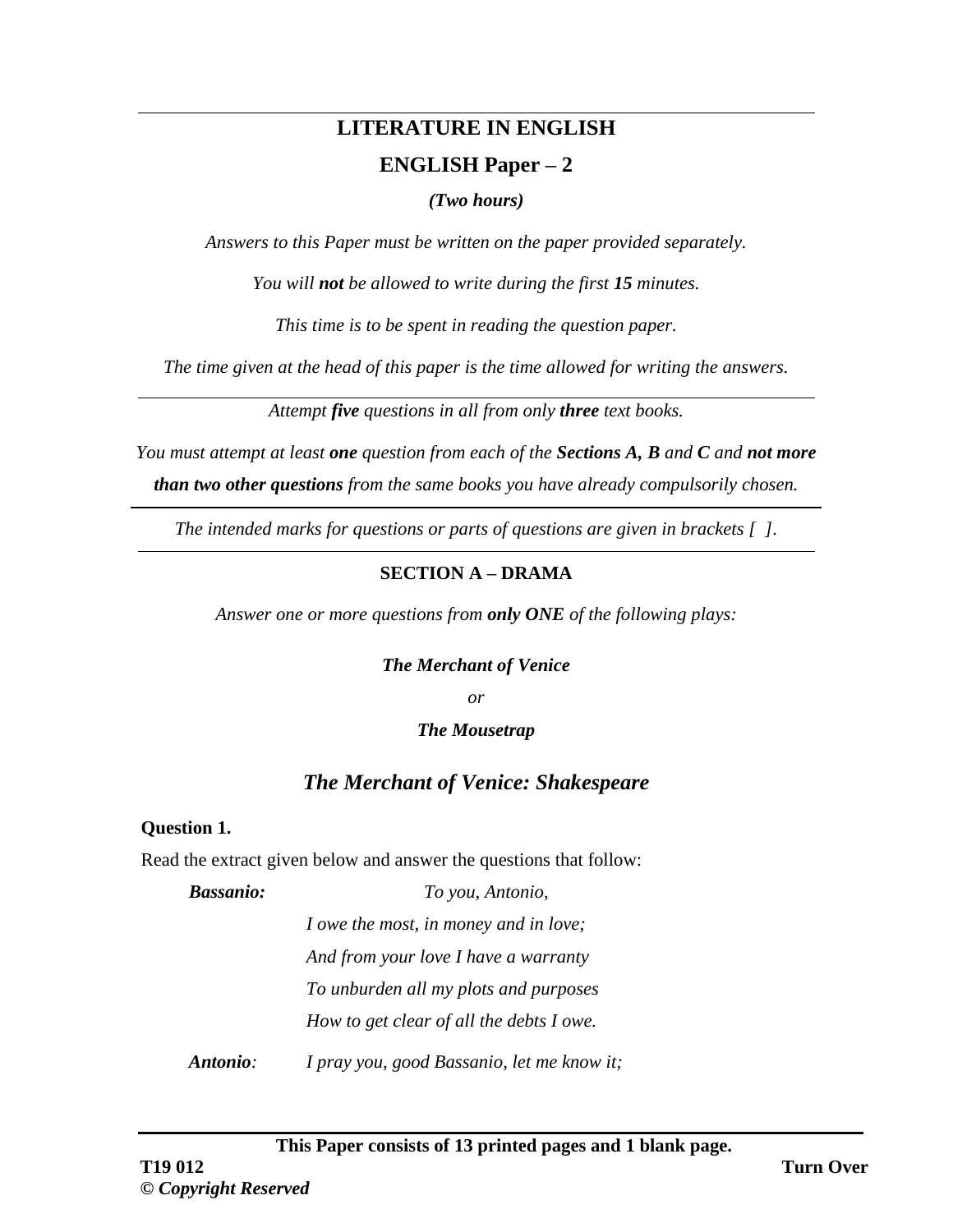| (i)   | Describe Antonio's mood at the beginning of this scene.                                                     | $[3]$ |
|-------|-------------------------------------------------------------------------------------------------------------|-------|
|       | State any two reasons that Antonio's friends, who were present, gave to explain<br>his mood.                |       |
| (ii)  | What promise did Antonio make to Bassanio immediately after this<br>conversation?                           | $[3]$ |
| (iii) | What did Bassanio say to Antonio about 'a lady richly left' in Belmont?                                     | $[3]$ |
| (iv)  | Why was Antonio unable to lend Bassanio the money that he needed?<br>How did he propose to help his friend? | $[3]$ |
| (v)   | What does the above extract reveal of the relationship between Antonio and<br>Bassanio?                     | $[4]$ |
|       | Mention one way in which this relationship was put to the test later in the play.                           |       |
|       | <b>Question 2.</b>                                                                                          |       |
|       | Read the extract given below and answer the questions that follow:                                          |       |
|       | <b>Bassanio</b> : A gentle scroll. $-Fair$ lady, by your leave; [Kissing her]                               |       |
|       | I come by note, to give and to receive.                                                                     |       |
|       | Like one of two contending in a prize,                                                                      |       |
|       | That thinks he hath done well in people's eyes                                                              |       |
|       | Hearing applause and universal shout                                                                        |       |
|       | Giddy in spirit, still gazing, in a doubt                                                                   |       |
|       | Whether those peals of praise be his or no;                                                                 |       |
| (i)   | Where did Bassanio find the 'gentle scroll'?                                                                | $[3]$ |
|       | What 'prize' had Bassanio just won?                                                                         |       |
| (ii)  | Explain why Bassanio said he felt 'Giddy in spirit, still gazing, in a doubt'.                              | $[3]$ |
| (iii) | Shortly after this exchange, Portia gave Bassanio a ring as a token of her                                  | $[3]$ |
|       | affection. What did the gift symbolise?                                                                     |       |
| (iv)  | What assurance did Bassanio give her when he accepted the ring?                                             | $[3]$ |
| (v)   | What did Portia urge Bassanio to do when she learnt that his friend Antonio<br>was in trouble?              | $[4]$ |
|       | What aspect of her character is revealed through her words?                                                 |       |
|       |                                                                                                             |       |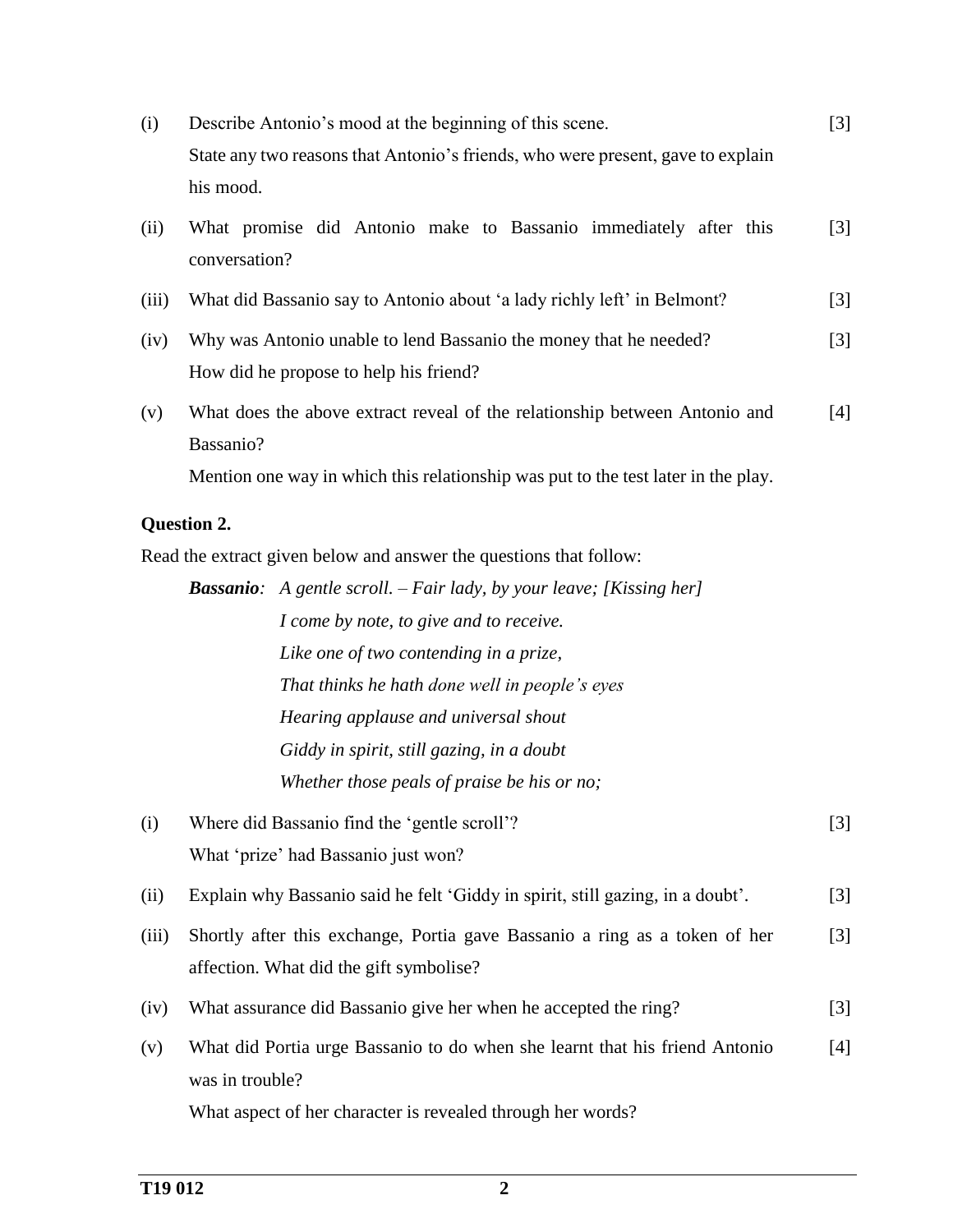# **Question 3.**

Read the extract given below and answer the questions that follow:

|       | Duke:   | You hear the learn'd Bellario, what he writes:                                                                                               |                   |
|-------|---------|----------------------------------------------------------------------------------------------------------------------------------------------|-------------------|
|       |         | And here, I take it, is the doctor come.                                                                                                     |                   |
|       |         | [Enter Portia, dressed like a Doctor of Laws]                                                                                                |                   |
|       |         | Give me your hand. Come you from old Bellario?                                                                                               |                   |
|       | Portia: | I did, my lord.                                                                                                                              |                   |
|       | Duke:   | You are welcome: take your place.                                                                                                            |                   |
|       |         | Are you acquainted with the difference                                                                                                       |                   |
|       |         | That holds this present question in the court?                                                                                               |                   |
| (i)   |         | Where is this scene set? Why was Portia there?                                                                                               | $[3]$             |
| (ii)  | stead?  | What reason had Bellario given for his absence? Whom had he sent in his                                                                      | $\lceil 3 \rceil$ |
| (iii) |         | Bellario's letter stated that he had taken some measures to prepare the 'young<br>and learned doctor' to deal with the case. What were they? | $[3]$             |
| (iv)  |         | What was the 'difference' between Shylock the Jew and Antonio the merchant<br>that the Duke was unable to resolve?                           | $\lceil 3 \rceil$ |
| (v)   |         | How does Portia succeed in saving Antonio?<br>What does this reveal of her character?                                                        | $[4]$             |

# *The Mousetrap: Agatha Christie*

# **Question 4.**

Read the extract given below and answer the questions that follow:

| Giles:   | I beg your pardon. Did you say something?                        |
|----------|------------------------------------------------------------------|
| Trotter: | Yes, Mr. Ralston, I said 'Is there an extension?' (He crosses to |
|          | Centre.)                                                         |
| Giles:   | Yes, up in our bedroom.                                          |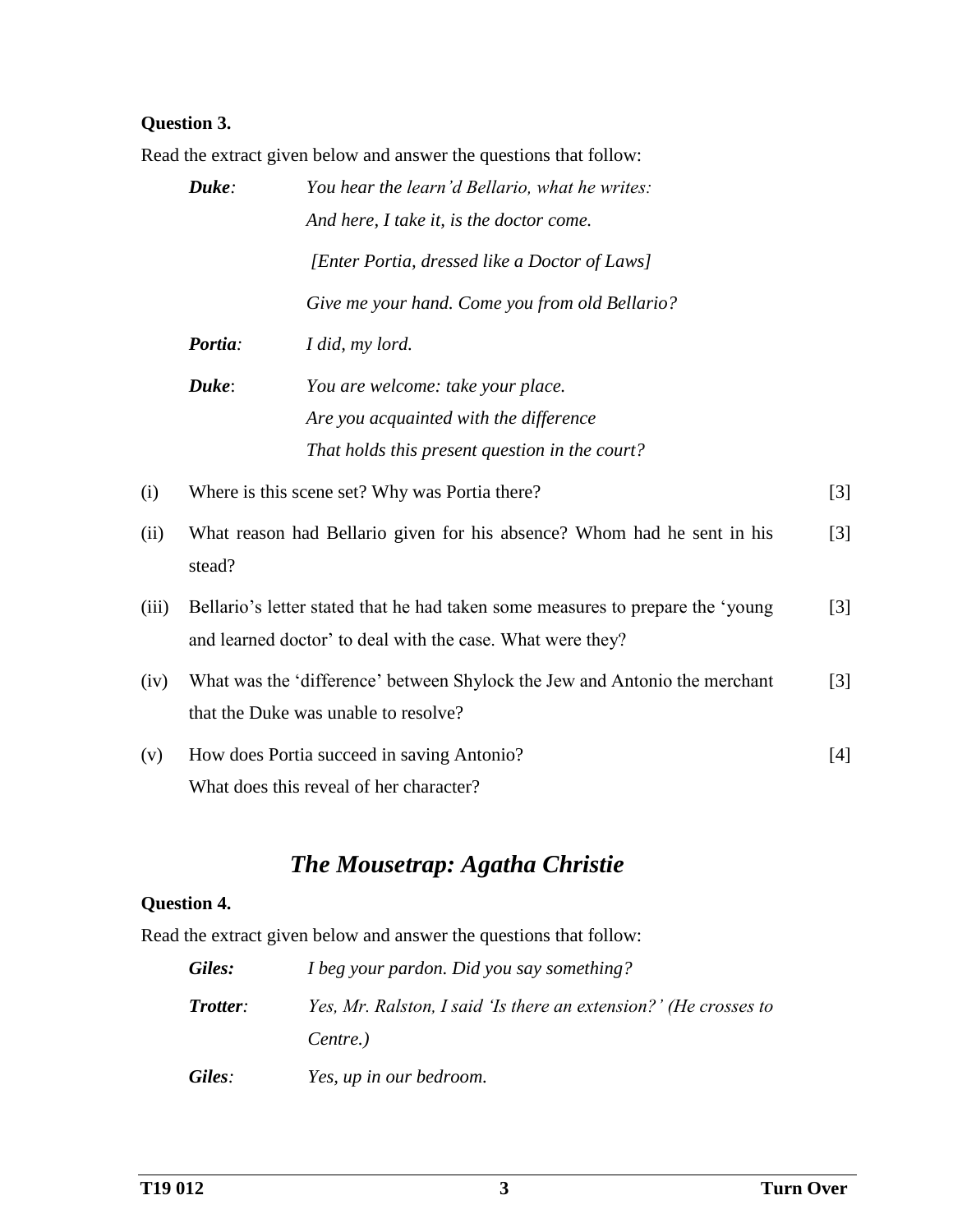*Trotter: Go and try it up there for me, will you?*

*(Giles exits to the stairs, carrying the glove and bus ticket and looking dazed. Trotter continues to trace the wire to the window. He pulls back the curtain and opens the window, trying to follow the wire. He crosses to the arch up Right, goes out and returns with a torch. He moves to the window, jumps out and bends down, looking, then disappears out of sight. It is practically dark. Mrs. Boyle enters from the library up Left, shivers and notices the open window.)*

*Mrs. Boyle: (Moving to the window) Who has left this window open?*

- (i) Why did Giles fail to hear what Trotter had said earlier? Why did Giles look 'dazed'? [3]
- (ii) What was Trotter attempting to do? Why? [3]
- (iii) Why did Mrs. Boyle close the window? What did the voice on the radio say about the 'mechanics of fear'? [3]
- (iv) How did the murderer mask the sounds of the killing? Who entered the room immediately after the murder? What did this person see? [3]
- (v) Who was the victim? Why was the victim murdered? What was the 'signature tune' that the murderer whistled? What is the significance of this tune in the context of the play? [4]

## **Question 5.**

Read the extract given below and answer the questions that follow:

| <b>Trotter:</b> | (Leaning on the refectory table) Those simple actions took you |
|-----------------|----------------------------------------------------------------|
|                 | rather a long time, didn't they, Mr Ralston?                   |
| Giles:          | I don't think so. (He moves away to the stairs)                |
| Trotter:        | I should say you definitely $-$ took your time over them.      |
| Giles:          | I was thinking about something.                                |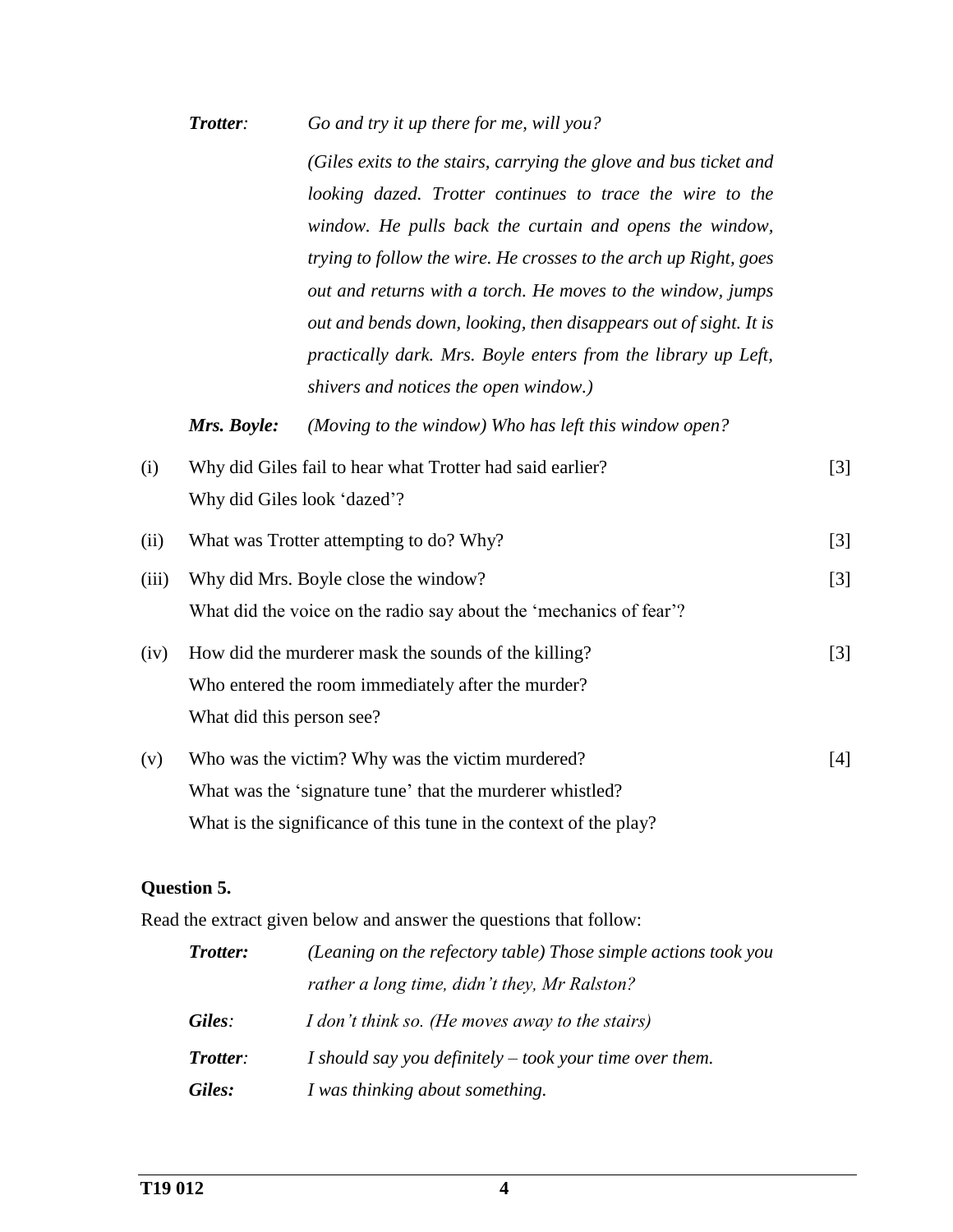| <b>Trotter:</b> | Very well. Now then, Mr Wren, I'll have your account of where |
|-----------------|---------------------------------------------------------------|
|                 | <i>vou were.</i>                                              |

| (i)   | What 'simple actions' of Giles was Trotter referring to?                           | $[3]$             |
|-------|------------------------------------------------------------------------------------|-------------------|
|       | Where had Giles been? Who had sent him there?                                      |                   |
| (ii)  | How did Christopher Wren account for his whereabouts at the time of the<br>murder? | $\lceil 3 \rceil$ |
| (iii) | Where was Paravicini at that time? What was he doing?                              | $[3]$             |
| (iv)  | Whom did Giles accuse of having committed the murder?                              | $[3]$             |
|       | On what did he base this accusation?                                               |                   |
| (v)   | Mollie shared her suspicions regarding the identity of the murderer with           | [4]               |
|       | Trotter, later in this scene.                                                      |                   |
|       | Whom did she suspect of being the murderer?                                        |                   |
|       | What reasons did she give for her suspicion?                                       |                   |

#### **Question 6.**

Read the extract given below and answer the questions that follow:

- *Trotter: Yes. You've been extraordinarily foolish, you know. You've run a very good chance of being killed by holding out on me. As a result, you've been in serious danger more than once.*
- *Mollie: I don't know what you mean.*
- *Trotter: (moving slowly above the sofa table to the Right of the sofa; still quite natural and friendly) Come now, Mrs. Ralston. We policemen aren't quite so dumb as you think. All along I've realized that you had first-hand knowledge of the Longridge Farm affair. You know Mrs. Boyle was the magistrate concerned. In fact, you knew all about it. Why didn't you speak up and say so?*
- *Mollie: (Very much affected) I don't understand. I wanted to forget-forget. (She sits at the Left end of the sofa.)*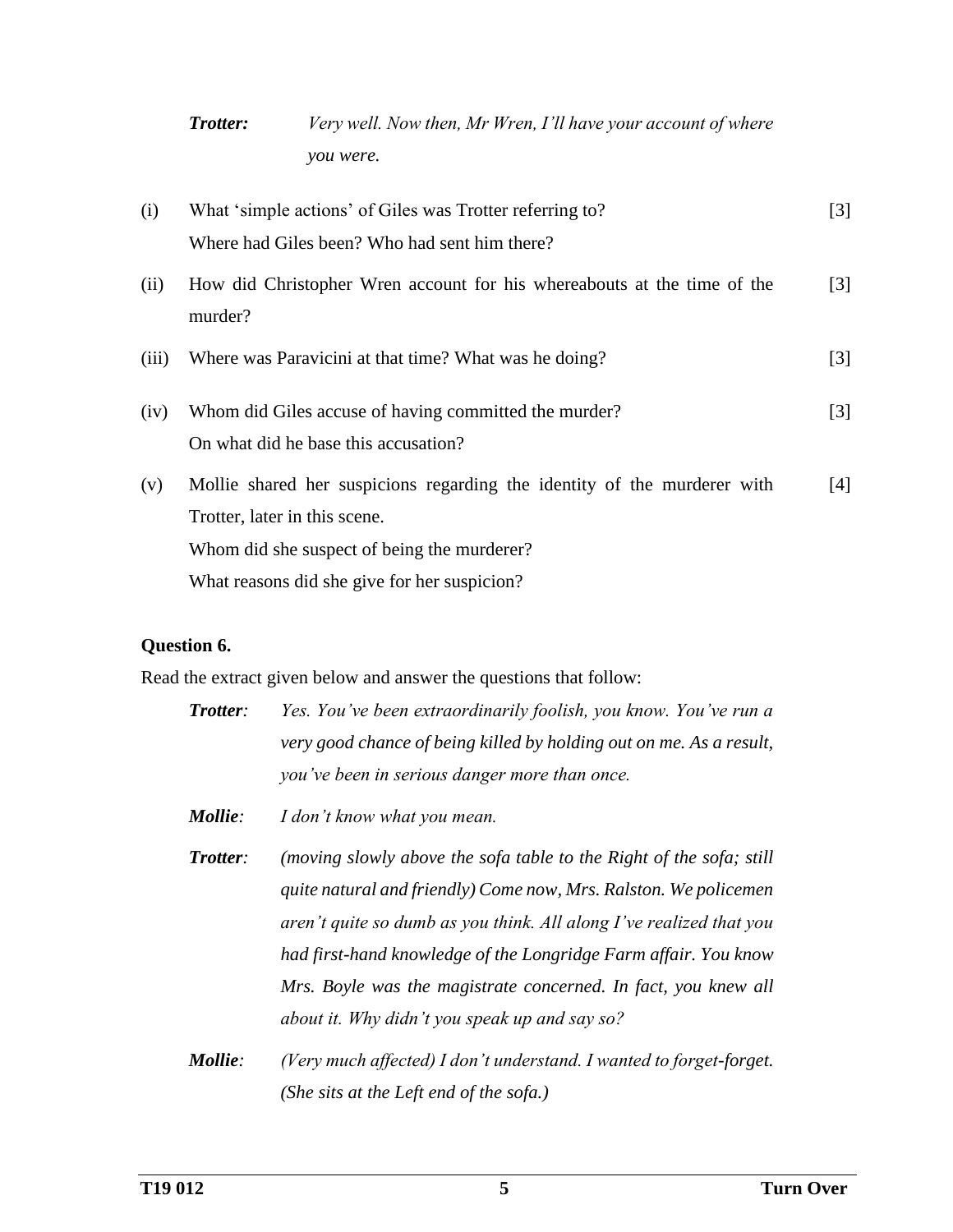| (i)   | What was the 'Longridge Farm' affair?                                                                      | $[3]$             |
|-------|------------------------------------------------------------------------------------------------------------|-------------------|
| (ii)  | Trotter revealed to Mollie some facts that he had uncovered about her past.<br>What were they?             | $\lceil 3 \rceil$ |
| (iii) | What did Mollie want to forget?<br>How was she linked with the 'Longridge Farm affair'?                    | $[3]$             |
| (iv)  | How did Trotter manage to pass himself off as a policeman?<br>How had he reached Monkswell Manor?          | $\lceil 3 \rceil$ |
| (v)   | What did Trotter reveal to Mollie about his true identify?<br>How was Mollie saved at the end of the play? | [4]               |

#### **SECTION B – POETRY**

*Answer one or more questions from this Section.*

# *A Collection of Poems*

# **Question 7.**

Read the extract given below and answer the questions that follow:

*"Now tell us what it was all about". Young Peterkin, he cries. And little Wilhelmine looks up With wonder –waiting eyes, "Now tell us all about the war, And what they fought each other for".*

— *After Blenheim,* Robert Southey

| (i)   | Who are Peterkin and Wilhelmine?                                   | [3]               |
|-------|--------------------------------------------------------------------|-------------------|
|       | How does the poet describe the scene at the beginning of the poem? |                   |
| (ii)  | What did Young Peterkin find and where? Describe it.               | $\lceil 3 \rceil$ |
| (iii) | Who is referred to as "each other"? What did they fight for?       | $[3]$             |
| (iv)  | To whom are the words in the extract addressed?                    | $\lceil 3 \rceil$ |
|       | How was this person's family affected by the war?                  |                   |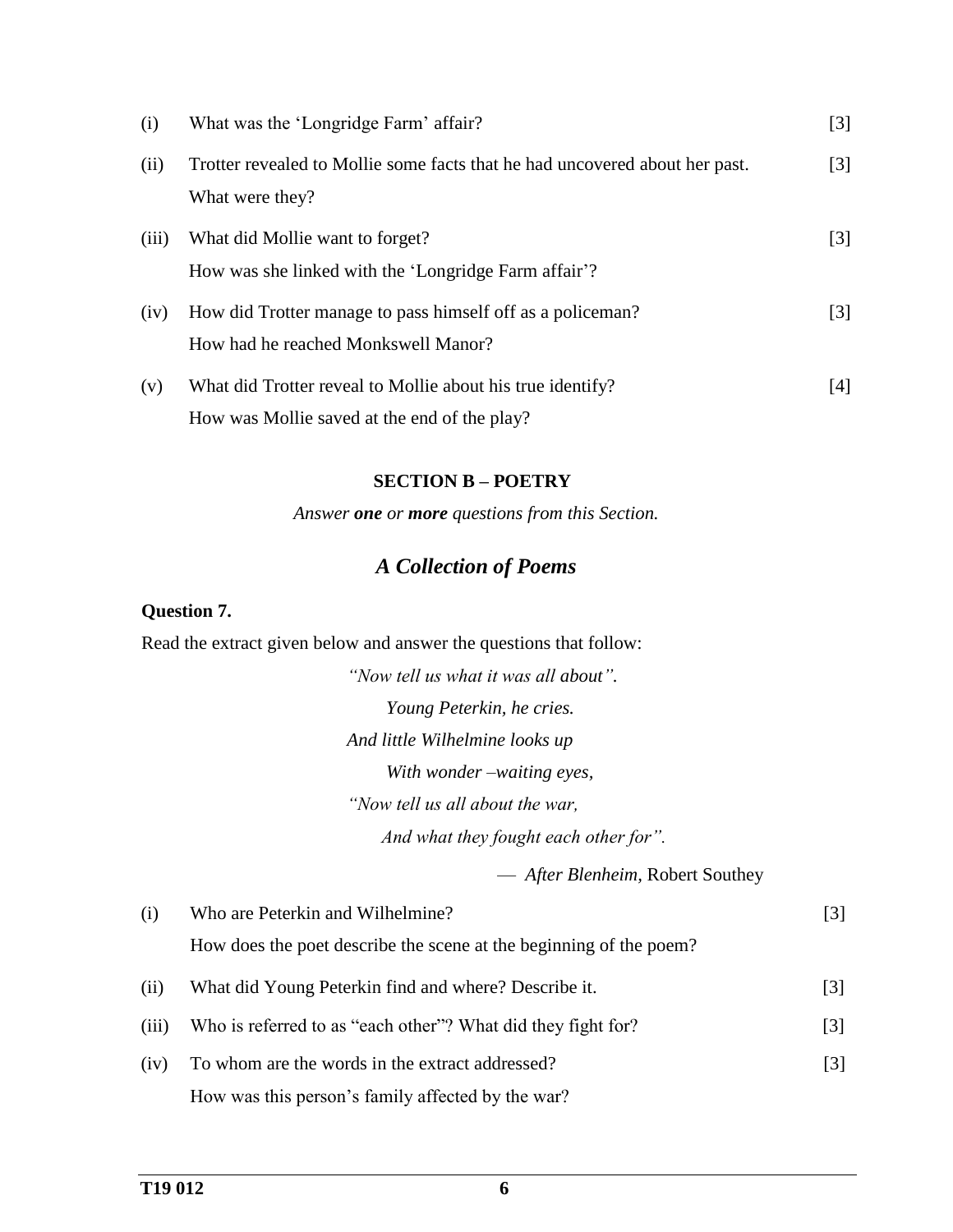(v) What, according to the poet, are the consequences that are often associated with great and famous victories? What message does the poet want to convey to the readers? [4]

#### **Question 8.**

Read the extract given below and answer the questions that follow:

*There's nobody on the house-tops now--- Just a palsied few at the windows set; For the best of the sight is, all allow, At the Shambles' Gate---- or, better yet, By the very scaffold's foot, I trow.*

— *The Patriot,* Robert Browning

| (i)   | Who is the speaker? Where is he being taken? Why?                                           | $[3]$             |
|-------|---------------------------------------------------------------------------------------------|-------------------|
| (ii)  | Describe the scene when he had walked down the same street a year ago.                      | $\lceil 3 \rceil$ |
| (iii) | Where does the speaker think all the people had gathered that day?<br>Why does he think so? | $\lceil 3 \rceil$ |
| (iv)  | Describe the speaker's physical condition.                                                  | $\lceil 3 \rceil$ |
| (v)   | What is the central message of the poem?                                                    | [4]               |
|       | Does the poem end on a note of hope or despair?                                             |                   |
|       | Give one reason for your answer.                                                            |                   |

## **Question 9.**

Read the extract given below and answer the questions that follow:

*All round the field spectators were gathered Cheering on all the young women and men Then the final event of the day was approaching The last race about to begin.* — *Nine Gold Medals,* David Roth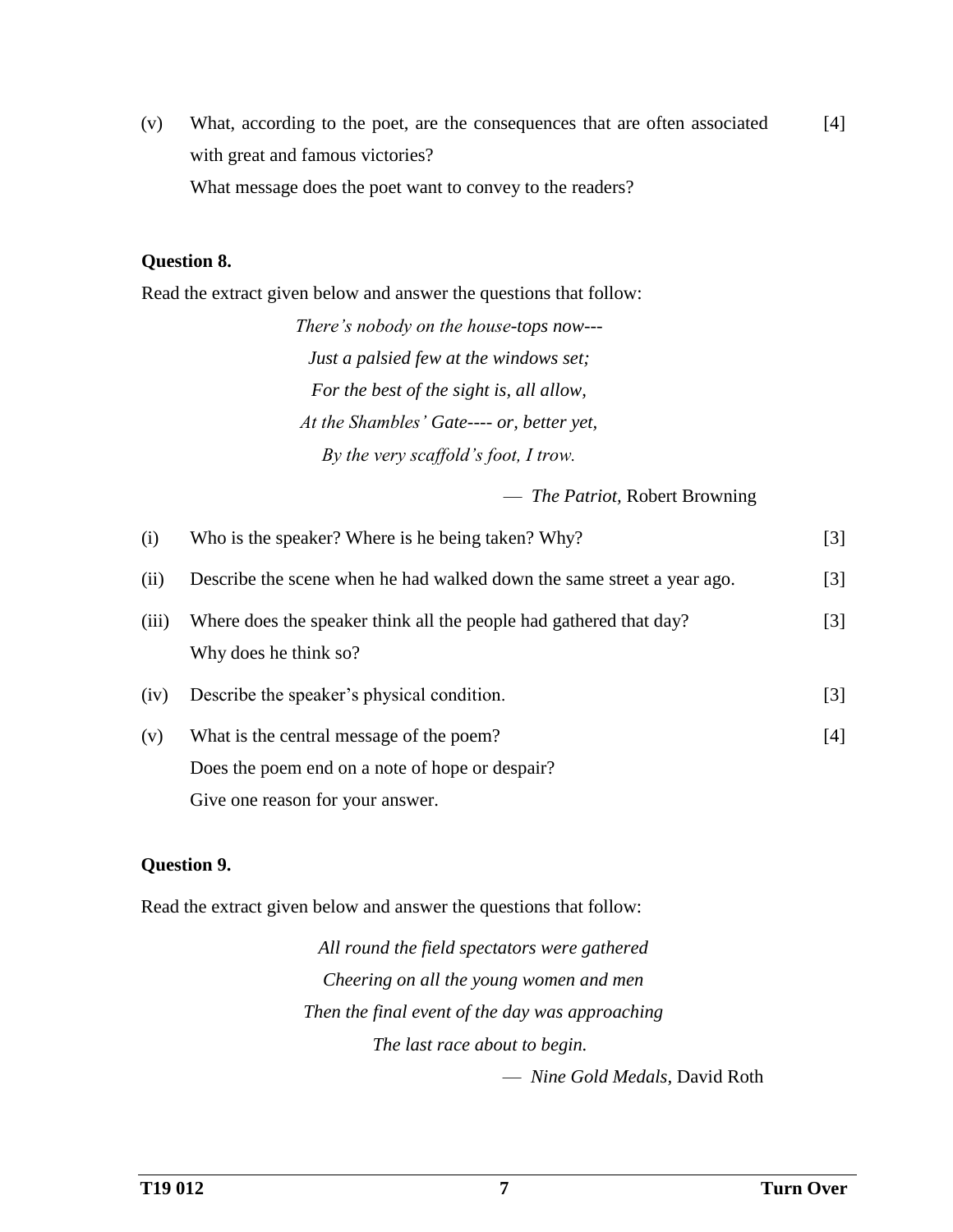| (i)   | Where had the 'young women and men' come from?                            | $[3]$             |
|-------|---------------------------------------------------------------------------|-------------------|
|       | What had brought them together?                                           |                   |
|       | How had they prepared themselves for the event?                           |                   |
| (ii)  | What was the last event of the day?                                       | $\lceil 3 \rceil$ |
|       | How many athletes were participating in this event?                       |                   |
|       | What signal were they waiting for?                                        |                   |
| (iii) | What happened to the youngest athlete half way through the race?          | $[3]$             |
|       | How did he respond?                                                       |                   |
| (iv)  | What 'strange' turn did the story take at this point?                     | $\lceil 3 \rceil$ |
| (v)   | Why does the poet say that the banner – 'Special Olympics' could not have | $[4]$             |
|       | been nearer the mark?                                                     |                   |
|       | What human quality does the poem celebrate?                               |                   |

#### **SECTION C – PROSE**

*Answer one or more questions from only ONE of the following books that you have studied:*

# *A Collection of Short Stories or Animal Farm or The Call of the Wild*

# *A Collection of Short Stories*

#### **Question 10.**

Read the extract given below and answer the questions that follow:

*It had no eyes, ears, nose or mouth. It was just a round smooth head – with a school cap on top of it! And that's where the story should end. But for Mr. Oliver it did not end here.*

*The torch fell from his trembling hand. He turned and scrambled down the path, running blindly through the trees and calling for*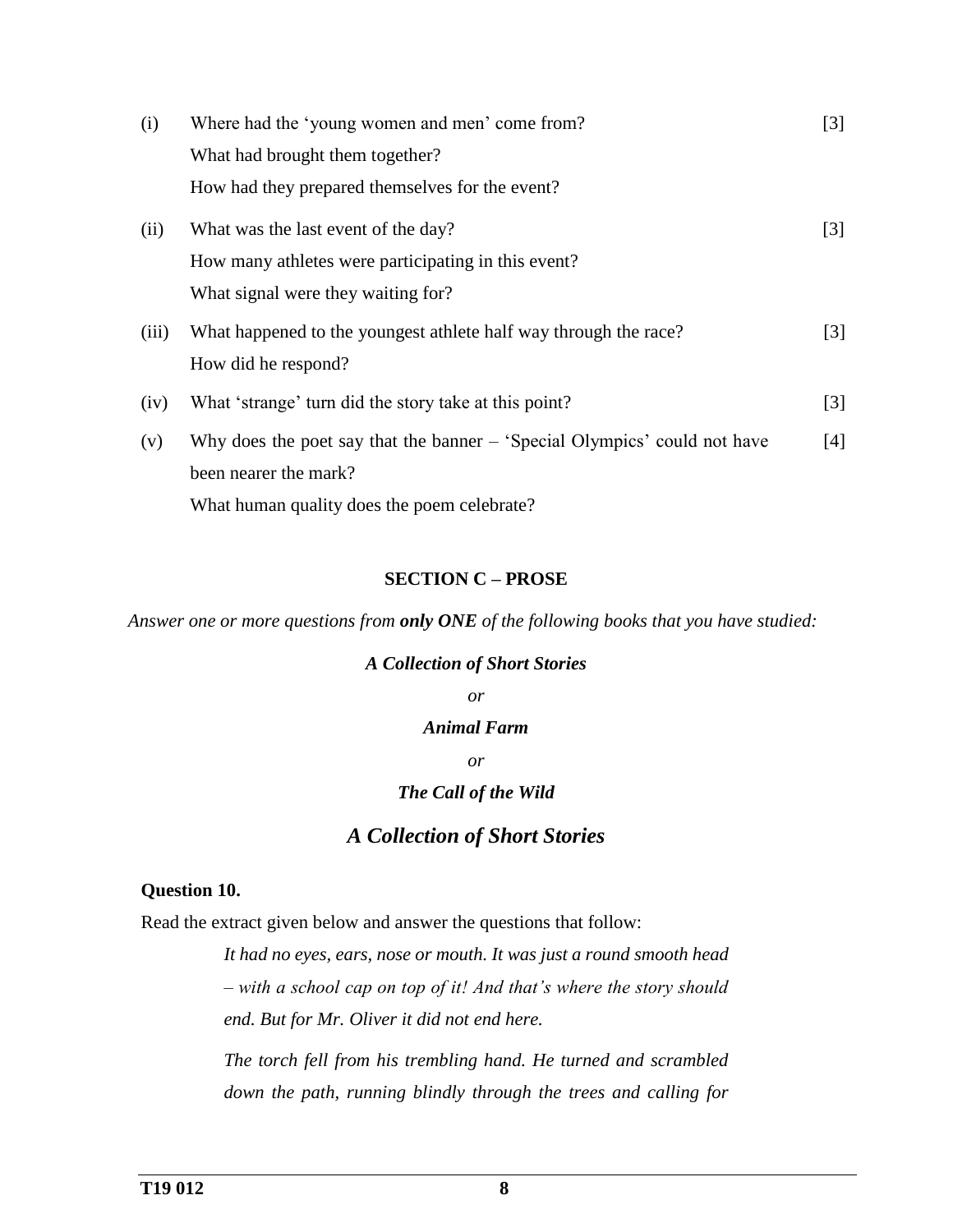*help. He was still running towards the school buildings when he saw a lantern swinging in the middle of the path.*

| (i)   | Who was Mr. Oliver? Where did he encounter 'It'?                              | $[3]$             |
|-------|-------------------------------------------------------------------------------|-------------------|
| (ii)  | Where did Mr. Oliver work?                                                    | $[3]$             |
|       | Why did <i>Life</i> magazine describe this place as the 'Eton of the East'?   |                   |
| (iii) | Why had Mr. Oliver approached 'It' in the first place?                        | $\lceil 3 \rceil$ |
|       | What had he mistaken it for?                                                  |                   |
| (iv)  | What is a lantern? Who was holding the lantern?                               | $\lceil 3 \rceil$ |
|       | Why did Mr. Oliver feel relieved at the sight of the lantern?                 |                   |
| (v)   | Briefly describe the meeting between the lantern-bearer and Mr. Oliver.       | [4]               |
|       | State one reason why 'A Face in the Dark' could be considered a horror story. |                   |

# **Question 11.**

Read the extract given below and answer the questions that follow:

*An angry athlete is an athlete who will make mistakes, as any coach will tell you. I was no exception. On the first of my three qualifying jumps, I leaped from several inches beyond the take-off board for a foul.*

| (i)   | When and where is this story set?                                     | $[3]$             |
|-------|-----------------------------------------------------------------------|-------------------|
|       | What reason does the narrator Jesse Owens give for the heightened     |                   |
|       | nationalistic feelings at this time?                                  |                   |
| (ii)  | In which event had Owens been confident of winning a gold medal? Why? | $\lceil 3 \rceil$ |
| (iii) | What had made Owens angry enough to make mistakes?                    | $[3]$             |
| (iv)  | Name Owens' rival who approached him at this point.                   | $\lceil 3 \rceil$ |
|       | What advice did this athlete give Owens?                              |                   |
| (v)   | How did the two athletes perform in the finals?                       | [4]               |
|       | What does Jesse Owens consider his 'Greatest Olympic Prize'? Why?     |                   |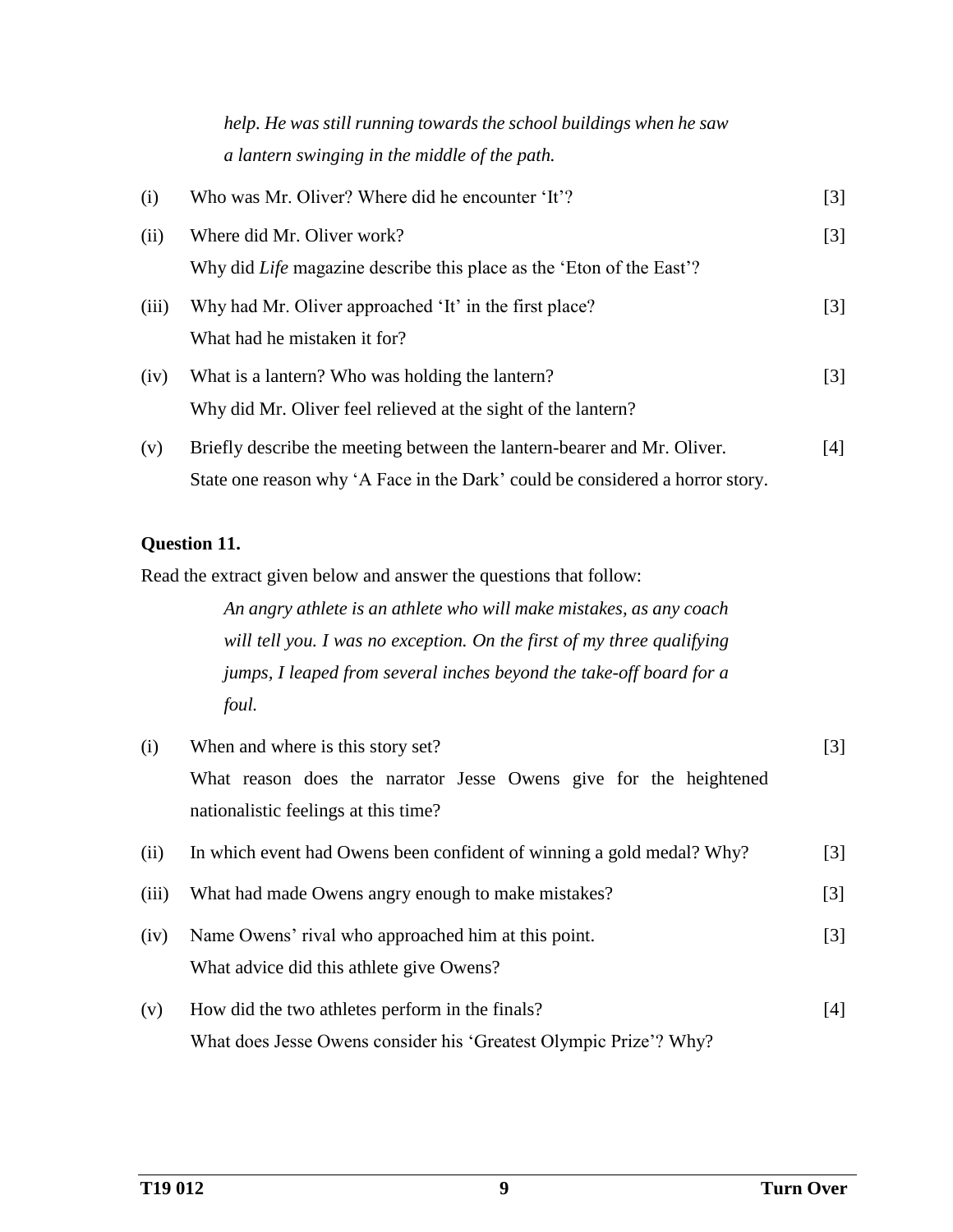### **Question 12.**

Answer the following questions with reference to Ray Douglas Bradbury's short story, 'All Summer in a Day':

| (i)   | Name the planet on which this story is set.                             | [4] |
|-------|-------------------------------------------------------------------------|-----|
|       | Describe everyday life on this planet.                                  |     |
| (ii)  | Why was there so much excitement in the school room that morning?       | [4] |
|       | What set Margot apart from the other children?                          |     |
| (iii) | Describe how the planet was transformed when the sun came out and shone | [8] |
|       | briefly over it.                                                        |     |
|       | Why was Margot not able to witness this phenomenon?                     |     |
|       | What emotion do you suppose the other children experienced when Margot  |     |
|       | emerged at the end of the story?                                        |     |

#### *Animal Farm: George Orwell*

#### **Question 13.**

Read the extract given below and answer the questions that follow:

*One Sunday morning, when the animals assembled to receive their orders, Napoleon announced that he had decided upon a new policy. "From now onwards Animal Farm would engage in trade with the neighbouring farms: not, of course, for any commercial purpose, but simply in order to obtain certain materials which were urgently necessary."*

- (i) Why did the animals need 'certain materials'? What arrangements had Napoleon made to engage in trade with the neighbouring farms? [3]
- (ii) Why did Napoleon's announcement make the animals uneasy? [3]
- (iii) What did Squealer say to the animals to ease their doubts and fears? [3]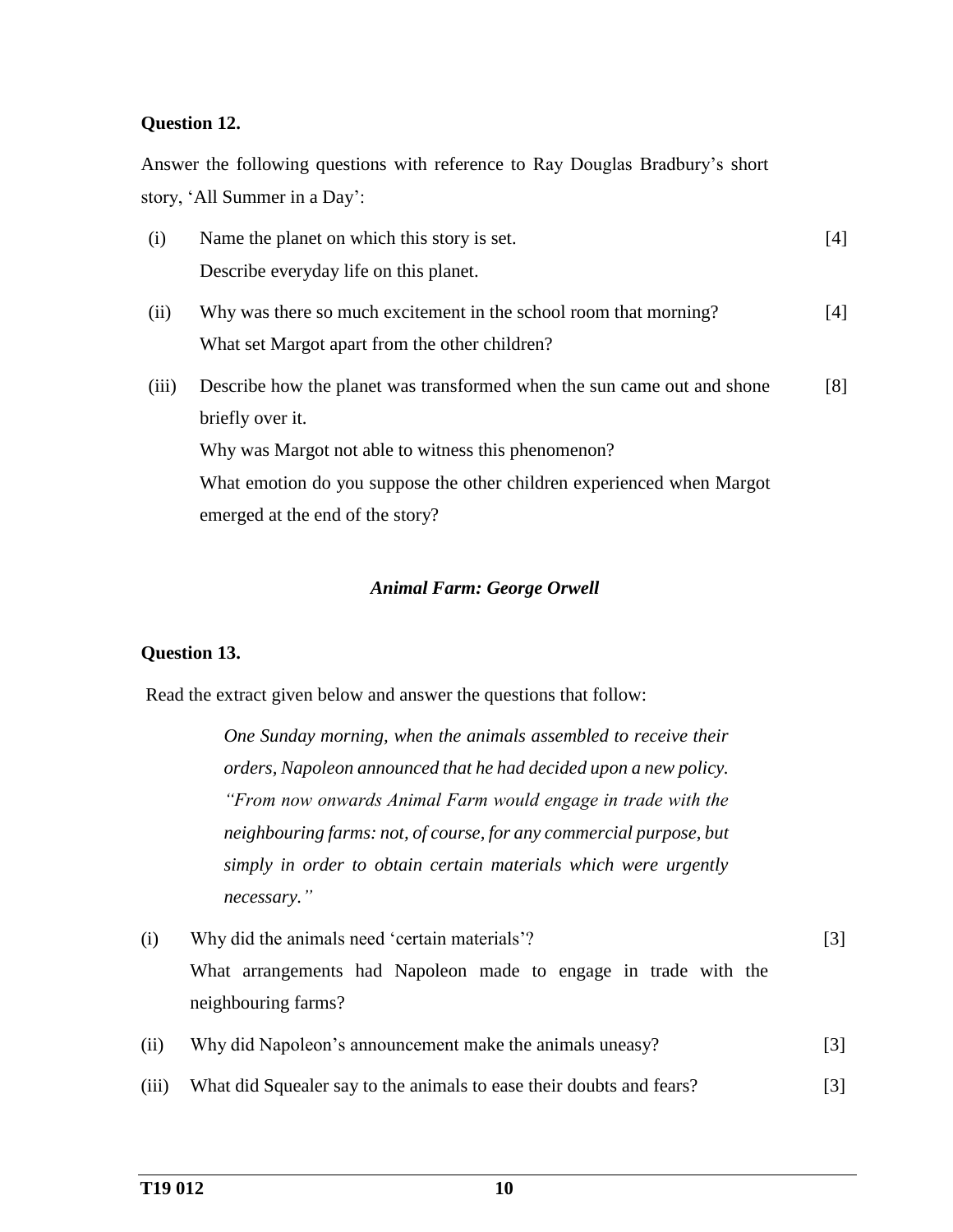- (iv) Who was Mr. Whymper? What had he agreed to do? Why had he entered into this agreement with Napoleon? [3]
- (v) There was a change in the attitude of the humans towards Animal Farm. Comment on this change. What were the signs and symptoms of this change? [4]

#### **Question 14.**

Read the extract given below and answer the questions that follow:

*One Sunday morning Squealer announced that the hens, who just come in to lay again, must surrender their eggs.*

| (i) | Why were the hens required to surrender their eggs? |  |
|-----|-----------------------------------------------------|--|
|     |                                                     |  |
|     |                                                     |  |

- (ii) How did the hens react on receiving this information? [3]
- (iii) The three young black Minorca pullets led the other hens in 'something resembling a rebellion'. How exactly did they do this? [3]
- (iv) What steps did Napoleon take to put down this 'rebellion'? [3]
- (v) How long did the rebellion last? Describe the consequences of the rebellion. What do you learn of Napoleon's character from the way in which he dealt with the rebellion?  $[4]$

## **Question 15.**

With reference to George Orwell's 'The Animal Farm', answer the following questions:

- (i) Who wrote the poem 'Comrade Napoleon'? How did Napoleon show his approval of the poem? [4] (ii) What precautions were taken to ensure Napoleon's safety? [4]
- (iii) What single commandment replaced the seven commandments on Animal Farm? [8]

Mention some of the changes that the animals noticed in the behaviour of the pigs after the new commandment had been put up.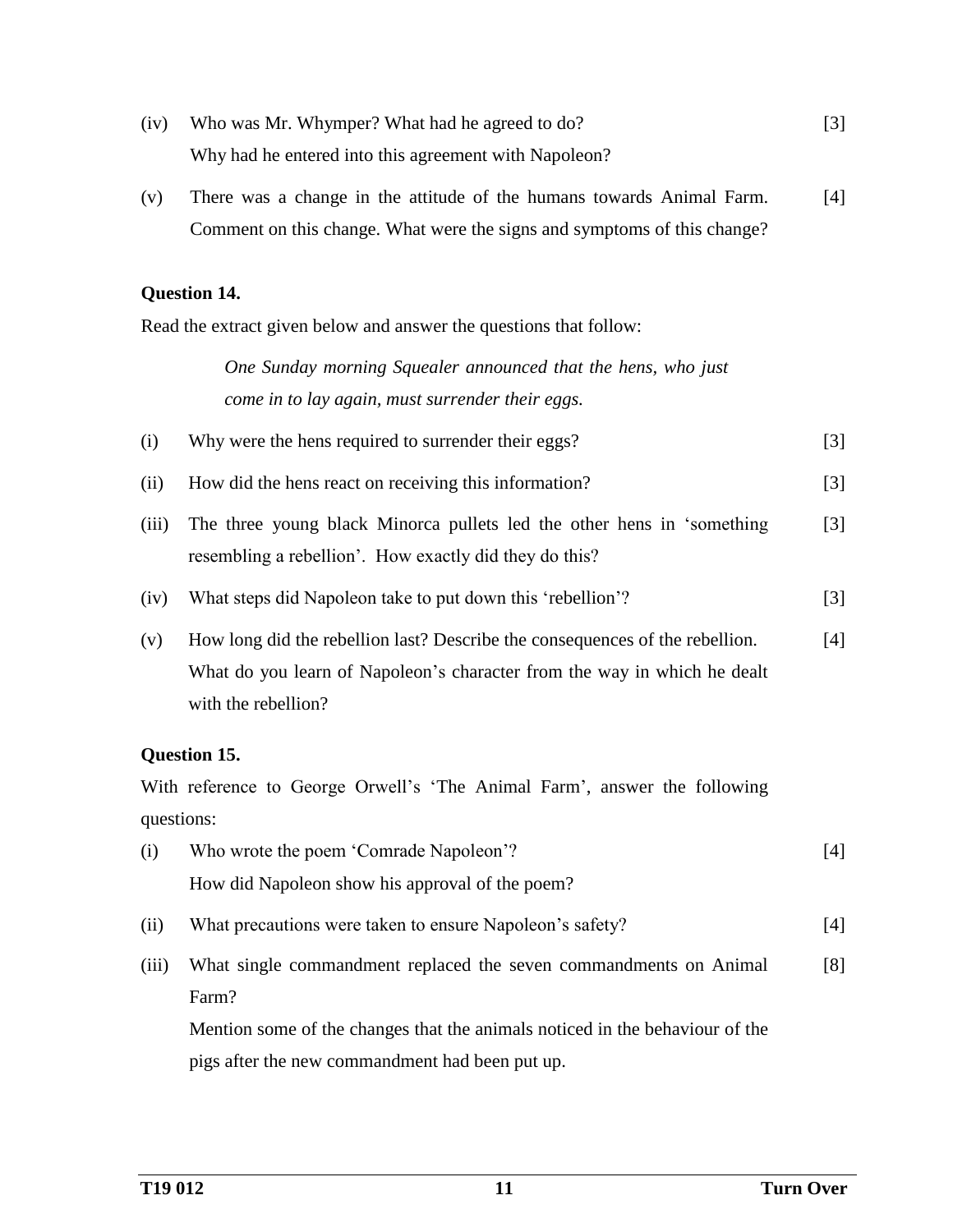#### *The Call of the Wild: Jack London*

#### **Question 16**.

Read the extract given below and answer the questions that follow**:**

*The breaking down of discipline likewise affected the dogs in their relations with one another. They quarrelled and bickered more than ever among themselves, till at times the camp was a howling bedlam: Dave and Sol-leks alone were unaltered, though they were made irritable by the unending squabbling.*

| (i)   | What led to the break-down of discipline in the dog team?                                          | $[3]$             |
|-------|----------------------------------------------------------------------------------------------------|-------------------|
|       | How did it affect the relationship among the dogs?                                                 |                   |
| (ii)  | What other acts of indiscipline did Buck's encouragement lead to?                                  | $\lceil 3 \rceil$ |
| (iii) | What started the dogs off on a chase after supper one night at the mouth of the<br>river Tahkeena? | $\lceil 3 \rceil$ |
| (iv)  | Who led the dogs in the chase?<br>What primitive urge did Buck experience during the chase?        | $\lceil 3 \rceil$ |
| (v)   | How did Spitz use the chase to try and outwit Buck?<br>What does this reveal of Spitz's nature?    | $[4]$             |

## **Question 17.**

Read the extract given below and answer the questions that follow**:**

*With the dogs falling, Mercedes weeping and riding, Hal swearing innocuously, and Charles's eyes wistfully watering, they staggered into John Thornton's camp at the mouth of White River. When they halted, the dogs dropped down as though they had all been struck dead.*

| (i)<br>Who were Mercedes, Hal and Charles? How were they related to each other? | $\lceil 3 \rceil$ |
|---------------------------------------------------------------------------------|-------------------|
|---------------------------------------------------------------------------------|-------------------|

(ii) What was John Thornton doing when they arrived at his camp? Describe his responses to Hal's questions. Give one reason for his manner. [3]